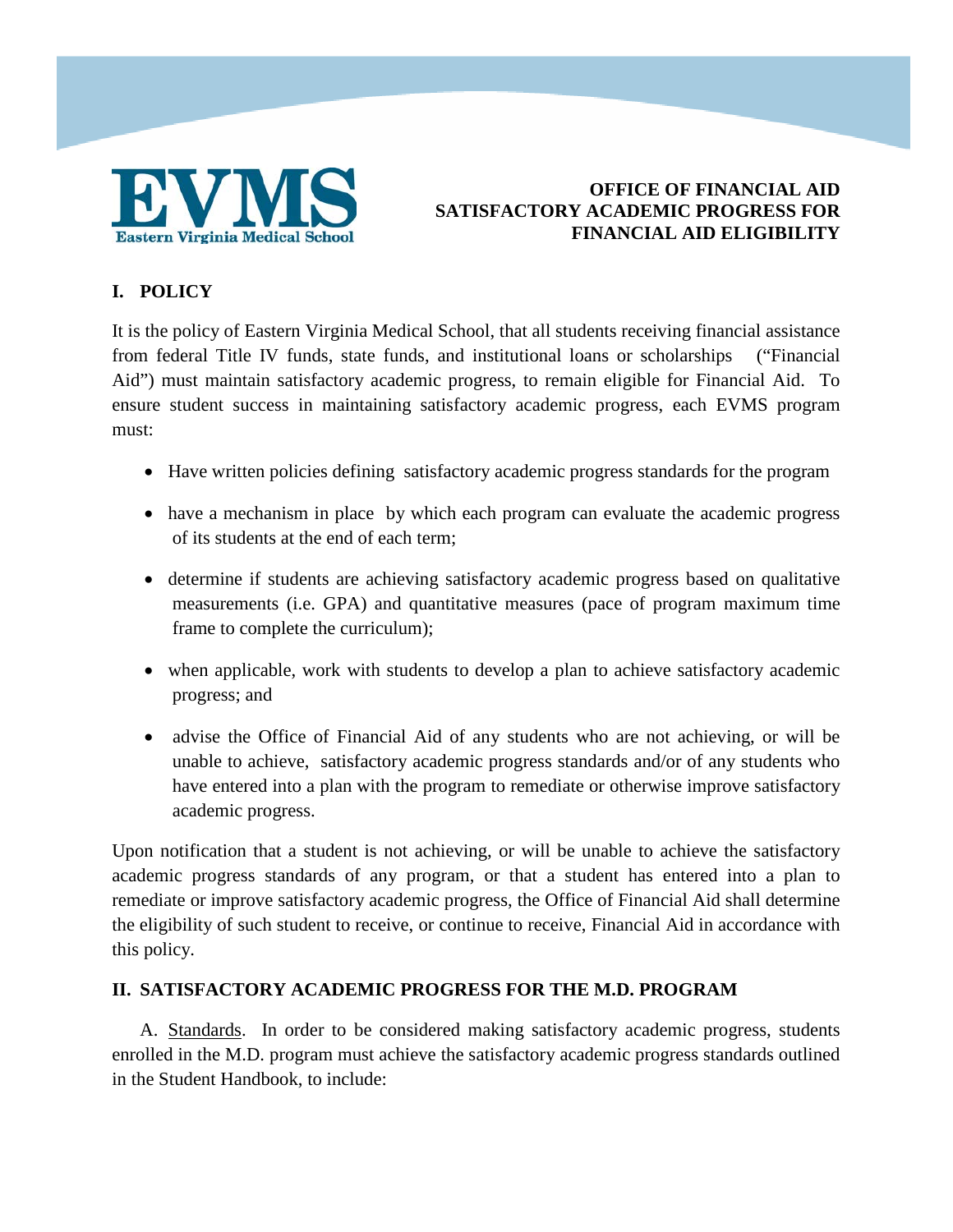

1. Successful completion of all required courses and clinical clerkships, and clinical clerkship electives, outlined in the MD curriculum, receiving a grade of Pass, High Pass or Honors in each course (note that grades of "Incomplete" are not awarded for any course).

2. Passing the United States Medical Licensing Exam (USMLE) Step1 and Step 2 exams within the time frames required by the curriculum.

3. Making appropriate progress towards completion of degree requirements in accordance with the curriculum and as determined by the Student Progress Committee.

4. Completion of the M.D. degree curriculum in a maximum of six years (including any prior years of enrollment if the student has transferred from another medical school).

*Note:* In the event of any discrepancy between the standards outlined above and the Student Handbook, the satisfactory academic progress standards set forth in the Student Handbook shall prevail.

B. Student Progress Committee. Qualitative and quantitative measures of all M.D. program students are monitored by the Student Progress Committee and are reviewed no less than at the end of each term. Students who fail to achieve satisfactory academic performance standards will be brought before the Student Progress Committee for corrective action or dismissal as outlined in the Student Handbook. The Office of Financial Aid shall be notified of all students brought before the Student Progress Committee.

C. Withdrawals, Leave of Absence and Repetitions. Students who withdraw or take a leave of absence, or who are required by the Student Progress Committee to repeat any course or year, shall be considered making satisfactory academic progress if the student meets the qualitative or quantitative contingencies/remediation, if any, set forth by the Office of Education, Student Progress Committee or other appropriate MD program administrative unit. These contingencies/remediation must be established in a written plan signed by the student and the Associate Dean for Education and a copy of the plan must be provided to the Office of Financial Aid. Regardless of status or whether a student is meeting contingencies/remediation as required, students may receive Financial Aid for repeated courses no more than two times

D. Transfer Students. Students who transfer to EVMS from another medical school shall be considered to be making satisfactory academic progress at the time of matriculation and, thereafter, shall be subject to the same satisfactory academic progress standards of any other student enrolled in the M.D. program.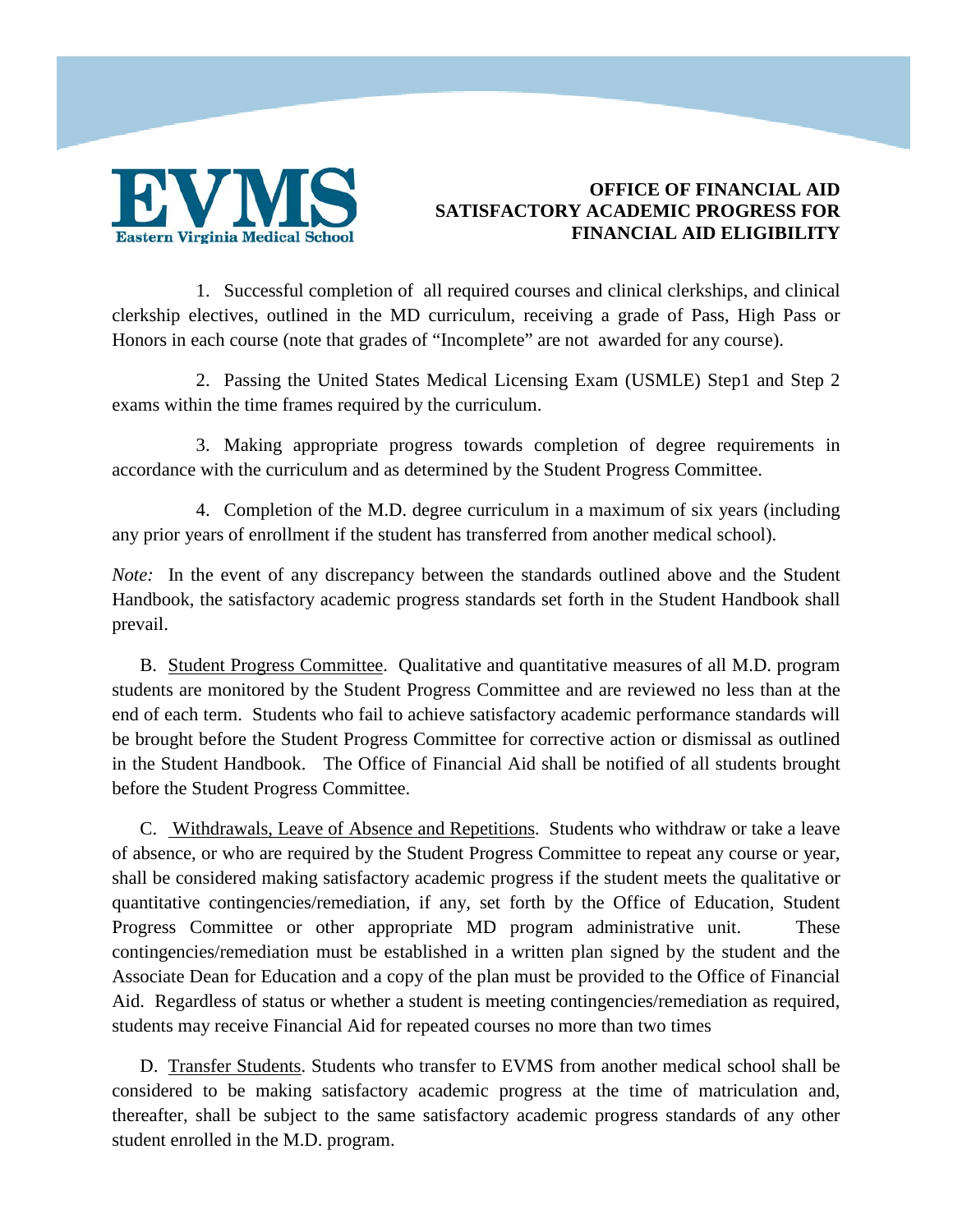

# **III.SATISFACTORY ACADEMIC PROGRESS STANDARDS FOR HEALTH PROFESSIONS PROGRAMS**

A. Standards.In order to be considered making satisfactory academic progress, students enrolled in each Health Professions Program must achieve the satisfactory academic progress standards outlined in their respective Program Handbook, to include:

1. Achieving a 3.0 cumulative grade point average by the end of the first academic year (or within two full academic years if student went on a leave of absence or withdrew), with the exception of Medical Master's students who must achieve a 2.5 by the end of the first term. Thereafter, each student must maintain a 3.0 grade point average until completion. The Office of Financial Aid shall be notified of all student grades at the end of each term.

2. Making appropriate progress towards completion of degree requirements to be calculated by dividing the number of hours the student has successfully completed by the cumulative number of hours the student has attempted. For any program that allows the grade of "Incomplete", such grade shall not be included in the calculations above until such time as the Incomplete is converted to a letter grade or Pass/Fail and the determination of satisfactory academic progress shall be considered on a going forward basis only.

3. Completion of their respective program curriculum in a maximum of one and one half times beyond the minimum requirement to complete the full course of study (i.e., a student in a program that is two academic years may take one additional academic year and still maintain satisfactory academic progress). The years do not have to be consecutive and any period for which a student is granted a leave of absence shall be excluded from curriculum time limit calculations. The normal timeframe for completion of required coursework for Health Professions programs is:

- a. Biomedical Research, Clinical Embryology & Andrology, Reproductive and Clinical Sciences, Laboratory Animal Science, Medical and Health Profession Education, Public Health, Surgical Assistant, Pathologist's Assistant, Art Therapy and Counseling, Medical Masters – two academic years
- b. Medical Master's 1 yr. program, Biotechnology, Contemporary Human Anatomy, Public Health Certificate, Healthcare Delivery Science – one academic year
- c. Physician Assistant two and one half academic years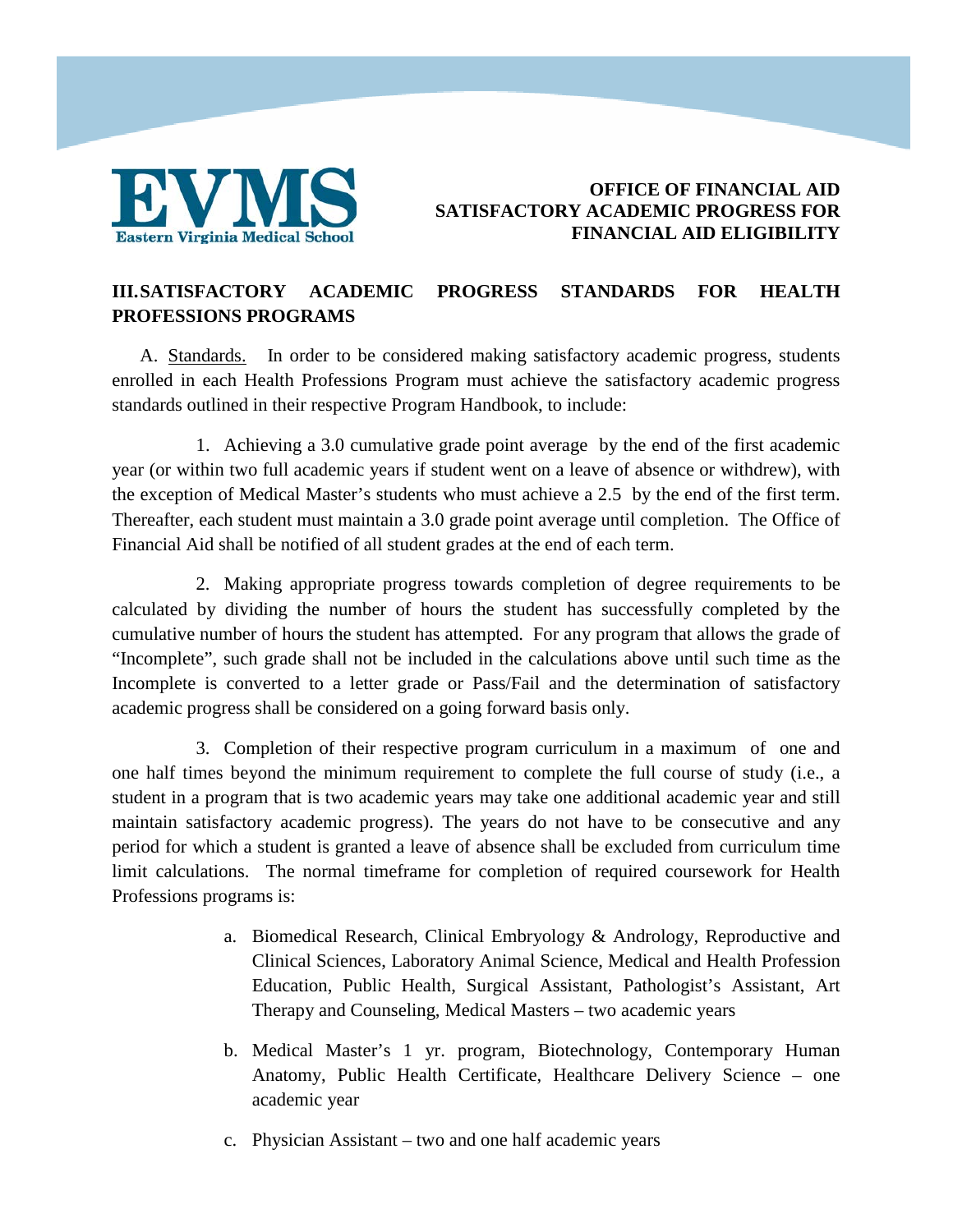

- d. Health Care Analytics- one and one half academic years
- e. Doctor of Health Science; Reproductive Clinical Science, PHD;- 3 academic years
- f. Biomedical Science, PHD- five to six academic years

Students may request additional time to complete a program due to academic or personal difficulties. In such situations, the program director and/or Health Professions Student Progress Committee will establish a written plan for the student, a copy of which must be provided to the Office of Financial Aid. Such additional time counts towards the maximum completion time of the degree.

Note: In the event of any discrepancy between any of the standards outlined above and any Health Professions program handbook, the satisfactory academic progress standards set forth in the handbook shall prevail.

B. Progress Committee. Qualitative and quantitative measures of all Health Professions program students are monitored by their program directors and/or progress committees and are reviewed no less than at the end of each term. Students who fail to achieve satisfactory academic performance standards will be brought before their respective progress committee for corrective action or dismissal as outlined in their respective program handbook. The Office of Financial Aid shall be notified of any student who is brought before a Health Professions progress committee.

C. Withdrawals, Leave of Absence and Repetitions. Students who withdraw, take a leave of absence, or who are required to repeat any course or year, shall, upon return to the program, be considered making satisfactory academic progress if the student meets the qualitative or quantitative contingencies/ remediation , if any, set forth by the program director or progress committee as applicable. The contingencies/remediation must be established in a written plan signed by the student and a copy of the plan provided to the Office of Financial Aid. Grades from any previous enrollment periods will be considered in the grade point average calculation and pace progression to determine a student's satisfactory academic progress for any returning student (i.e., if a student withdraws and at the time of withdrawal was on probation, the student would return on probation). Regardless of status or whether a student is meeting contingencies/remediation as required, students may receive Financial Aid for repeated courses no more than two times.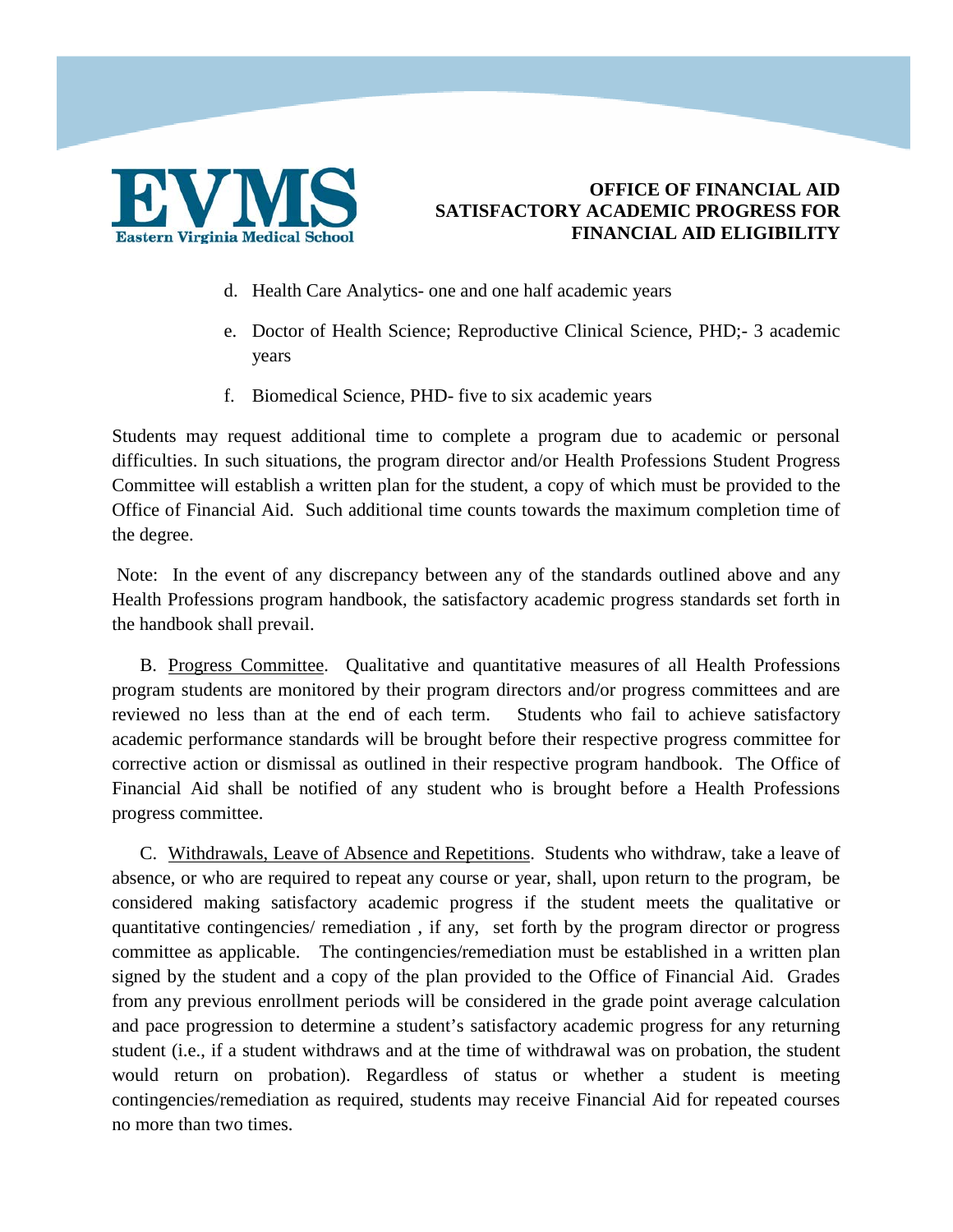

D. Transfer Students. Students who transfer to EVMS from another school shall be considered to be making satisfactory academic progress at the time of matriculation and, thereafter, shall be subject to the same satisfactory academic progress standards of any other student enrolled in a Health Professions Program. Notwithstanding the foregoing, if a transfer student is required to fulfill any contingencies to matriculate; such contingencies shall be outlined in a written plan, with a copy provided to the Office of Financial Aid. In such event, the transfer student shall be considered to be making satisfactory academic progress if in compliance with the plan. Courses accepted as transfer courses, if any, shall be counted towards pace progression in accordance with Section III (A)(2) of this policy.

#### **IV. SATISFACTORY ACADEMIC PROGRESS AND FINANCIAL AID STATUS**

A. Financial Aid Ineligibility. Satisfactory academic progress and academic standing are tied to student Financial Aid eligibility. If, at any review point, a student is found not to be meeting satisfactory academic progress standards, that student will be placed in Financial Aid Ineligible status except as provided as follows:

1. Financial Aid Warning.Any student who is placed on "Academic Warning" pursuant to program guidelines (note: Academic Warning is not available in all programs) shall automatically be placed on Financial Aid Warning. In addition, any program student may be placed on Financial Aid Warning, without appeal or other action by the student, at the discretion of the Director of the Office of Financial Aid. Financial Aid Warning status provides students with Financial Aid for another payment period with the understanding that the student must achieve satisfactory academic progress by the end of such warning period. Any student who is placed on Financial Aid Warning, but is still unable to make satisfactory academic progress by the end of the warning period, will be ineligible for Financial Aid unless they are able to successfully appeal and be placed on Financial Aid Probation in accordance with Section B below.

B. Financial Aid Probation. Any student who is placed on "Probation," "Academic Probation," "Academic Suspension," pursuant to program guidelines, or who has been placed on Financial Aid Warning and was unable to make satisfactory academic progress by the end of the warning period, shall be ineligible for Financial Aid unless the student successfully appeals the Financial Aid ineligibility in accordance with Section V of this Policy. If a student is successful in his or her appeal, the student's aid eligibility will be reinstated and the student shall be placed on Financial Aid Probation contingent upon the student signing a Financial Aid Probation Acceptance Notice to acknowledge his or her responsibilities to make satisfactory academic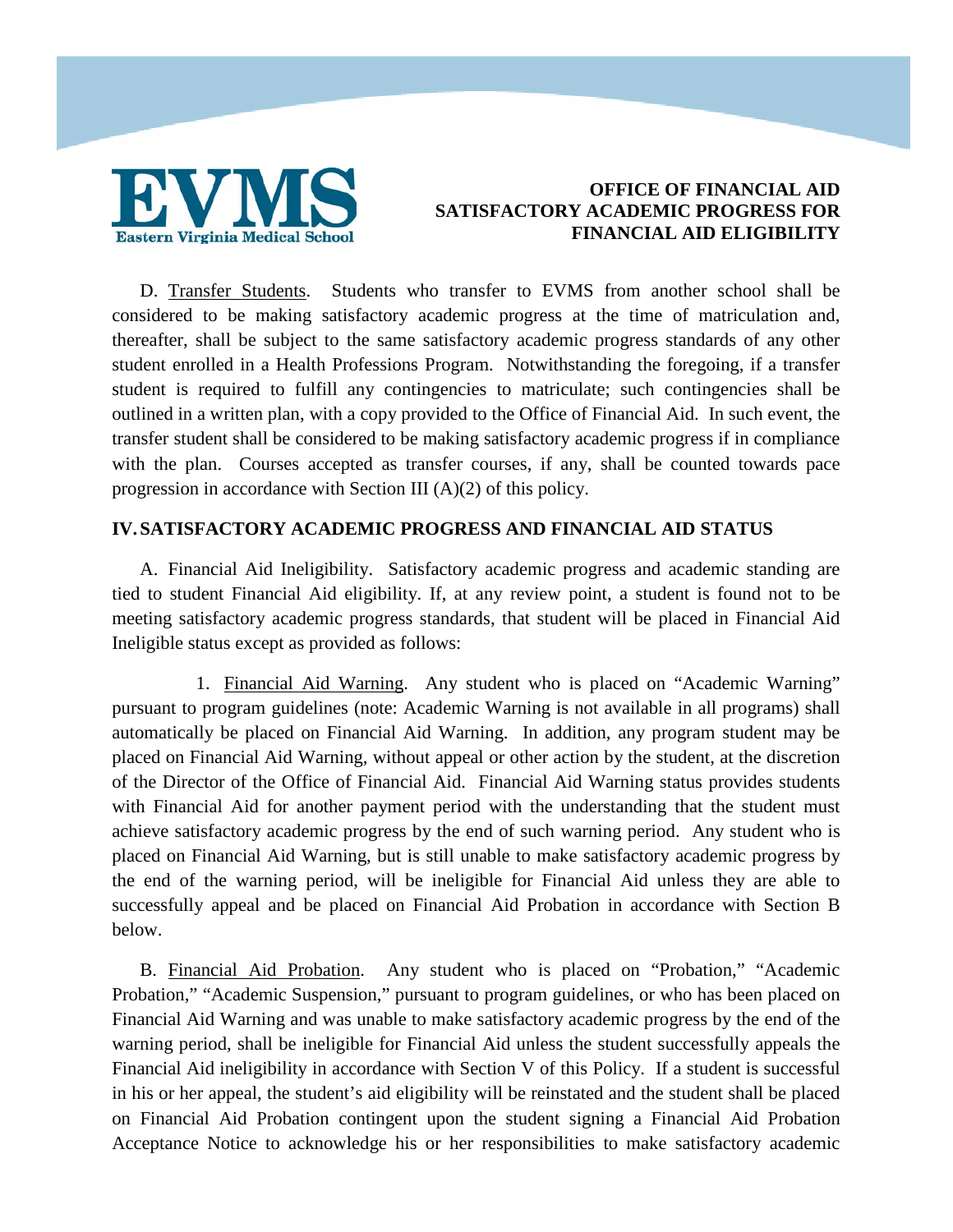

progress by the end of the next payment period and abiding by the terms set forth in the Financial Aid Probation Acceptance Notice at all times. . If the student is not able to achieve satisfactory academic progress by the end said payment period, the Financial Aid Probation may be extended one time if, after a subsequent appeal in accordance with Section V of this policy, it is feasible to place the student on an academic/remediation plan.

C. Notice of Status. The Office of Financial Aid shall notify each student whose aid eligibility status has changed as a result of a satisfactory academic progress review within ten (10) days of the Office of Financial Aid determining or being notified that the student is not making progress in accordance with this policy.

### **V. APPEAL OF FINANCIAL AID INELIGIBILITY**

A. Appeal Stipulations. A student with unusual or extraordinary circumstances, who has been deemed ineligible for Financial Aid as a result of failing to achieve satisfactory academic progress, may appeal a determination of Financial Aid status in an effort to reestablish his or her Financial Aid eligibility. Appeals may be filed no more than twice as an initial appeal to determine if the student should be placed on Financial Aid Probation and a subsequent appeal if a student on Financial Aid Probation is requesting an extension of the Financial Aid Probation. Please note that appeals will only be considered for unusual or extraordinary circumstances that may have contributed to a student's inability to achieve satisfactory academic progress as follows:

1. Family difficulties, including divorce, illness, or death of a family member;

- 2. Illness (physical or mental), injury, or disability of the student;
- 3. Interpersonal problems with friends, roommates or significant others;

4. Financial difficulties that involve court proceedings such as eviction, garnishment, or bankruptcy; or

5. Other special circumstances at the discretion of the Director of Financial Aid.

B. Process. For any initial or subsequent appeal a student must:

1. Complete and Submit the Appeal of Financial Aid Ineligibility Form including the reason for the appeal/why the student believes he/she was unable to make satisfactory academic progress, what has changed with the student's situation and how the student intends to achieve satisfactory academic progress and a statement from the Student Progress Committee or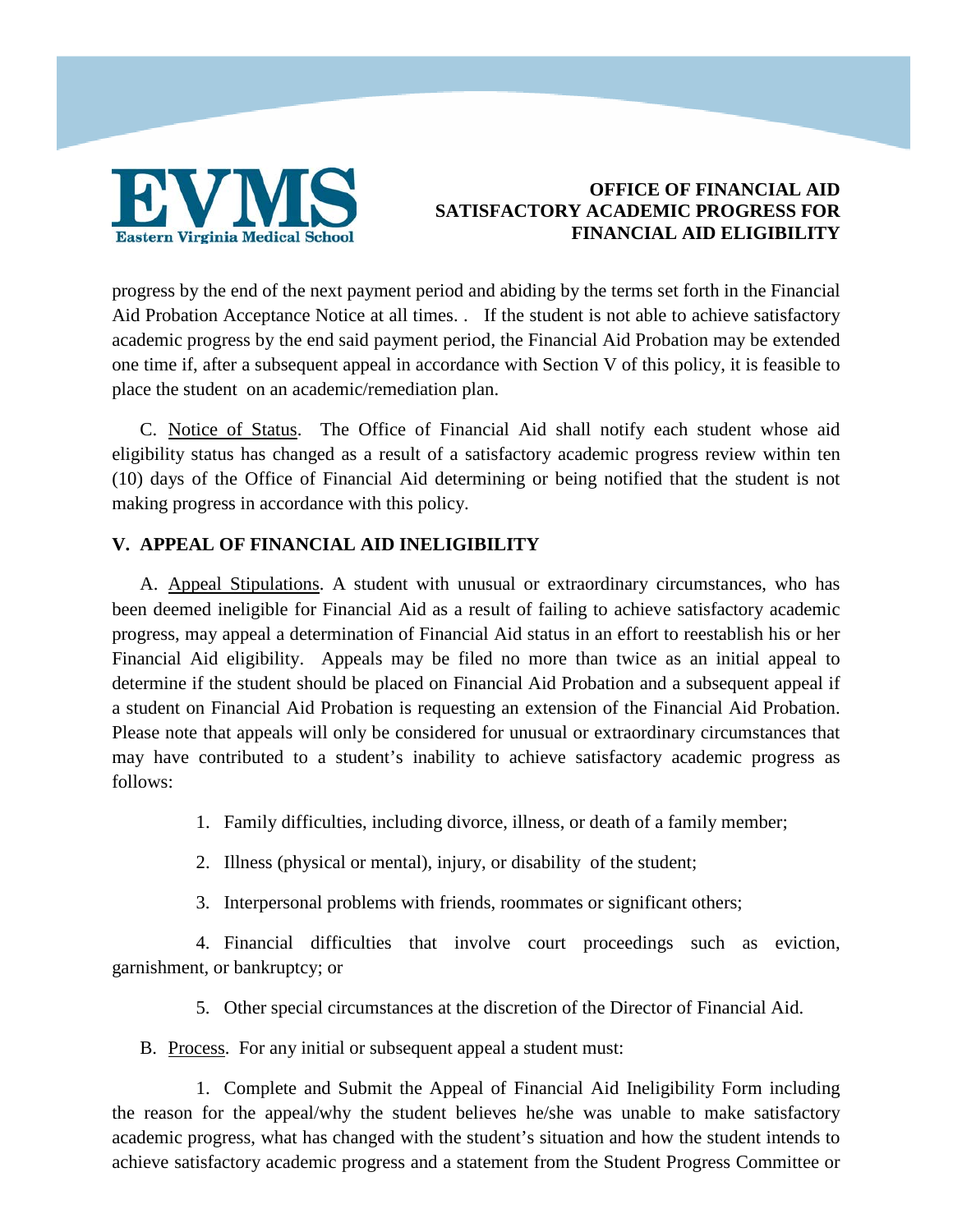

Program Director supporting the development of an academic/remediation plan (for subsequent appeal) . The appeal of Financial Aid Ineligibility Form must be signed by the student and the Office of Education (MD students) or program director (Health Profession students) as applicable.

Submit the Appeal of Financial Aid Ineligibility Form along with supporting documentation to the Director of Financial Aid no more than seven (7) days after the start of any term. Note, however, that any student who has not successfully appealed their Financial Aid ineligibility by the beginning of the term shall be responsible for payment of tuition from the student's own resources or he/she will be disenrolled.

2. Supporting documentation includes physician's note (illness, injury or disability), death certificate, a legal document to support court actions such as divorce or financial difficulties, or a detailed statement to support interpersonal problems. Note that the appeal is not considered submitted until such time as the student has completed the entire form AND submitted the supporting documentation.

### C. Review and Determination.

1. *Initial Appeals*. Initial appeals shall be reviewed and a determination made by the Director of Financial Aid. The Director may require students to provide additional information or to meet with the Director prior to issuing any decision. Decisions shall be in writing and provided to students within seven (7) days of submitting an appeal. Decisions granting an initial appeal shall have no bearing on the academic standing of a student with the program, but shall place the student on Financial Aid Probation in accordance with Section IV B.

2. *Subsequent Appeal*. Subsequent appeals shall first be reviewed by the Director of Financial Aid to ensure that all information required has been provided. The appeal shall then be submitted to the Office of Education (MD students) or the Program Director (Health Profession Students) for review and determination by the program as to whether it is feasible for the student to achieve satisfactory academic progress by the end of the next payment period. If the program determines that it is feasible, a written academic/remediation plan must be created by the program to specifically outline what the student must do in order to achieve satisfactory academic progress within the required time frame. The academic/remediation Plan must be signed by the student and the Office of Education/Program Director, as applicable, and shall be provided to the Director of Financial Aid. If the program determines that it is not feasible, the program must provide a written statement to that effect. The determination of feasibility must be received by the Director of Financial Aid within seven (7) days and the Director will then issue a decision accordingly. Decisions granting a subsequent appeal shall have no bearing on the